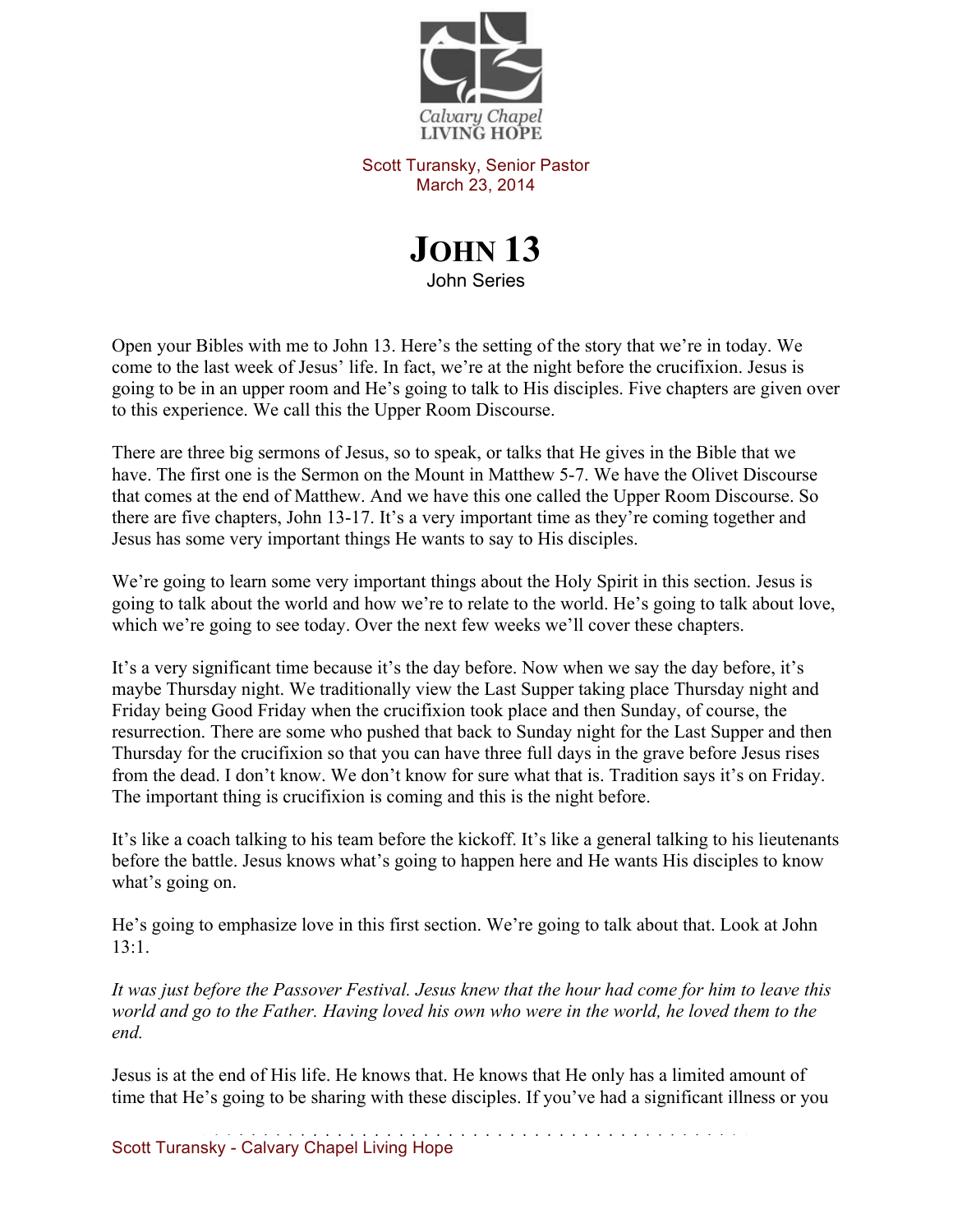know someone who's passed away, it just does something to you, sobers you, gives you perspective, helps you think about the realities of life. We have Jesus right at the end here and He has some important things He wants to say to His disciples. They are so important we need to have our ears perked up and listening in particular to what He has to say to them.

He's going to talk about love here as a very important concept and He's going to develop what that looks like in practical terms.

But He loves these disciples. He loves them. And just like anybody who's about to die is going to draw those people that they love close together and just talk to them and say, "Hey, I love you." That's what Jesus is doing and He wants to communicate some very important things to them that will help them as they go forward. We're going to see what He says to them.

In order to help us understand this passage, in order to grasp what's going on here, I want to go to another passage of scripture. I want to look at the same story in Luke 22 and I want you to be able to see the preparations that are made for this evening and the things that are going on just to give it some perspective.

In Luke 22 it says this: *Then came the day of Unleavened Bread on which the Passover lamb had to be sacrificed. Jesus sent Peter and John, saying, "Go and make preparations for us to eat the Passover."*

*"Where do you want us to prepare for it?" they asked.*

*He replied, "As you enter the city, a man carrying a jar of water will meet you. Follow him to the house that he enters, and say to the owner of the house, 'The Teacher asks: Where is the guest room, where I may eat the Passover with my disciples?' He will show you a large room upstairs, all furnished. Make preparations there."*

*They left and found things just as Jesus had told them. So they prepared the Passover.*

*When the hour came, Jesus and his apostles reclined at the table. And he said to them, "I have eagerly desired to eat this Passover with you before I suffer. For I tell you, I will not eat it again until it finds fulfillment in the kingdom of God."*

*After taking the cup, he gave thanks and said, "Take this and divide it among you. For I tell you I will not drink again from the fruit of the vine until the kingdom of God comes."*

*And he took bread, gave thanks and broke it, and gave it to them, saying, "This is my body given for you; do this in remembrance of me."*

*In the same way, after the supper he took the cup, saying, "This cup is the new covenant in my blood, which is poured out for you. But the hand of him who is going to betray me is with mine on the table. The Son of Man will go as it has been decreed. But woe to that man who betrays him!" They began to question among themselves which of them it might be who would do this.*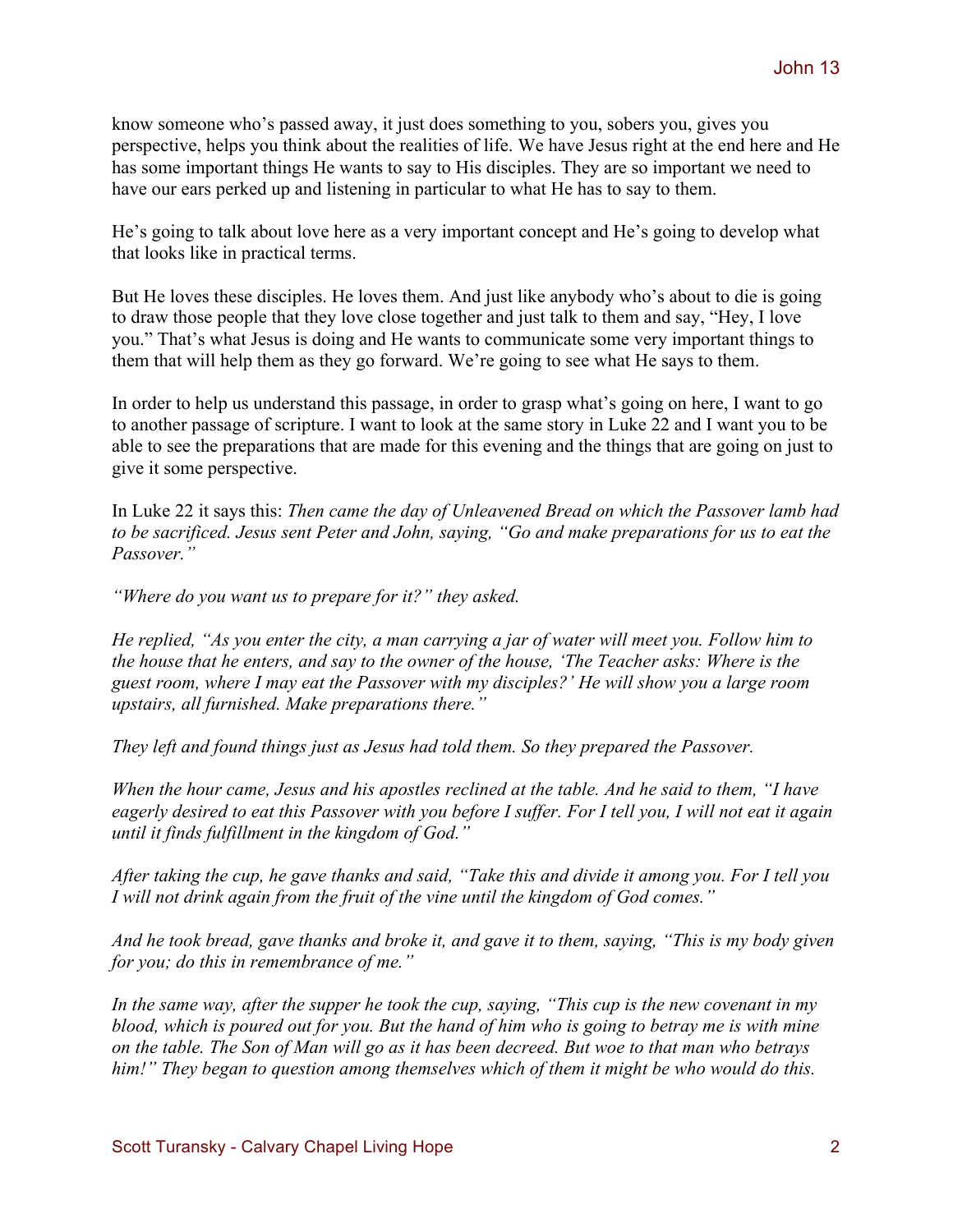*A dispute also arose among them as to which of them was considered to be greatest. Jesus said to them, "The kings of the Gentiles lord it over them; and those who exercise authority over them call themselves Benefactors. But you are not to be like that. Instead, the greatest among you should be like the youngest, and the one who rules like the one who serves.*

It's interesting to me as you think about the sobering time, as we read in verse 1, and then we look at this whole story as it's unfolding. Jesus really wants to share His heart with His disciples. He wants to share how much He loves them. He wants to talk to them, but the challenge that they're experiencing here is they've got this issue. They're talking about who's the greatest. Jesus has a problem here. He's got to address that issue and as He addresses the issue it leaves us with some practical applications for our own lives.

So we go back to John 13 in verse 2 and we're going to see Jesus at the table and we're going to see what's actually going to happen.

There were paintings that illustrate what this might have looked like. This is like a common one that's often shown. I don't think it really looked like this. These guys look like they're posing for a picture and nobody's on the other side of the table.

Probably this is a better view of what it might have looked like when they're reclining at the table. Notice how they're reclining. They're on one hand or one elbow and eating with the other. They're all around a small table and it's low to the ground and they're all paying attention to what Jesus has to say. I like this picture. It gives us a good understanding it seems to me of what it might have been like at that time.

Go back to John 13:2. It says, *The evening meal was in progress, and the devil had already prompted Judas, the son of Simon Iscariot, to betray Jesus. Jesus knew that the Father had put all things under his power, and that he had come from God and was returning to God.*

Now that's going to be important. He knew who He was in order to do what's next.

*So he got up from the meal, took off his outer clothing, and wrapped a towel around his waist. After that, he poured water into a basin and began to wash his disciples' feet, drying them with the towel that was wrapped around him.*

The first thing that we see about Jesus here is that He knew who He was. I think if we're going to follow the model and be servants to others we have to know who we are. Because if we don't know who we are then we start to compete and compare ourselves. "Well you didn't do this for me and I can't believe I always have to do everything for you." And so we start competing and comparing and starting to get petty in our thinking. If we're truly going to be servants and model what Jesus is teaching here we're going to have to know who we are.

Notice in the passage it says, *Jesus knew that the Father had put all these things under his power, and that he had come from God and was returning to God.* There was this sense that Jesus understood who He was. When we understand who we are, that we are really servants of God first, that we are people who are coming before God first, when we know that, then we can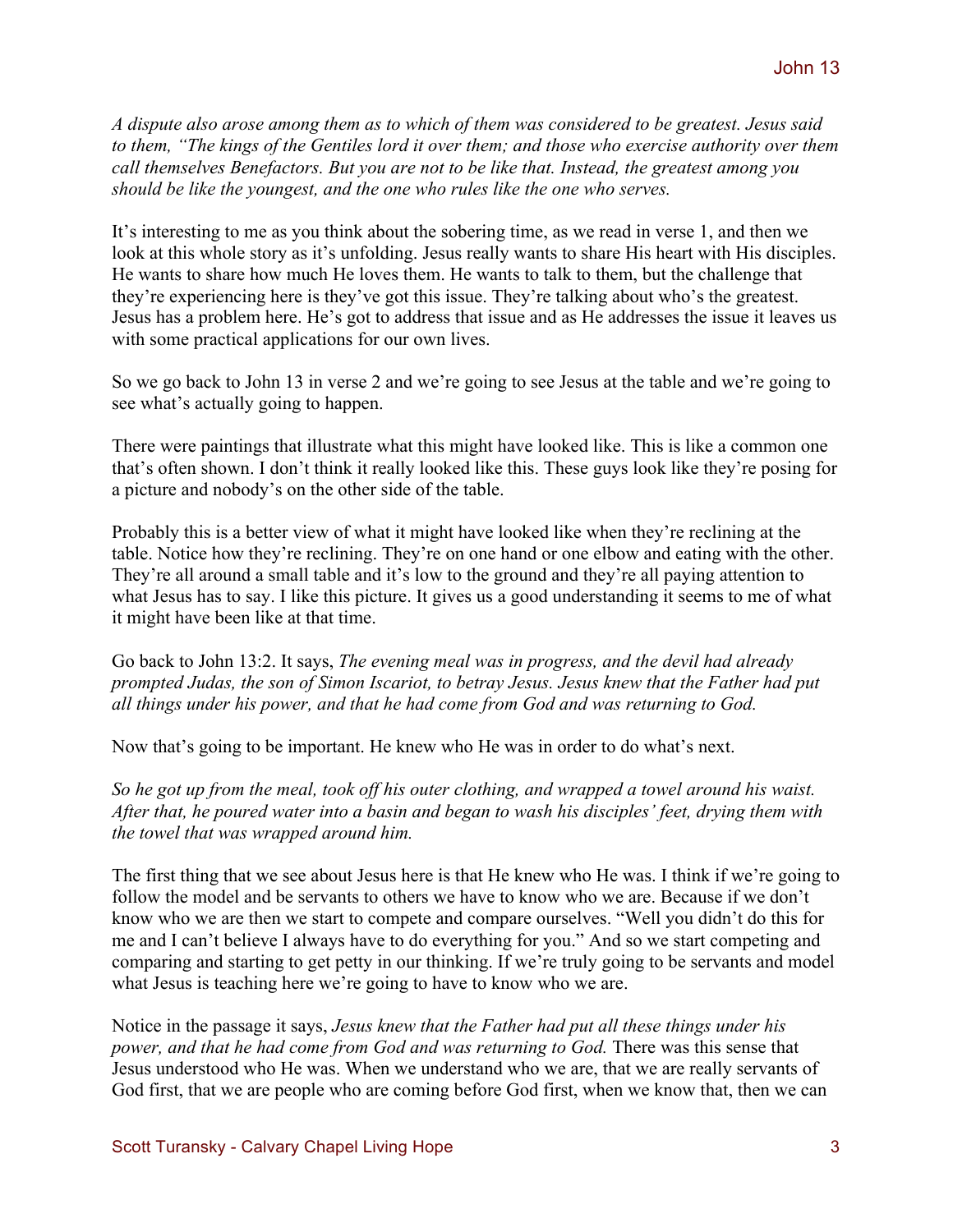come and be servants to our mates, servants to our children or young people, servants to our parents, servants at work. Because we know who we are. So we have to start there and know who we are.

The problem that Jesus is going to address here is a stinky problem or a dirty problem. Like we often have to deal with dirty problems in life He's going to choose to deal with their feet. Now they didn't wear Reeboks or Nikes, they wore those – what are those fancy sandals? – Rickenbacker or whatever they are. They only had those kind. They didn't have the Reeboks or Nikes. But everybody wore these shoes and their feet were dirty.

It's interesting to me Jesus doesn't get up and give them a lecture on dirty feet and how important it is to keep your feet clean. He just quietly gets up and takes care of the dirty mess. Just a reminder about us. When we see something that's dirty and we have to do something about it, we need to view ourselves as servants. We are servants. We can step out of our comfort zone. We can do things that we might not normally do because we're servants. And Jesus does. He gets up and takes care of the dirty problem because He wants to communicate a message to them.

He knows that all things are under His power (as He says in the passage), but He doesn't print letterhead that says how powerful He is. What He does is He engages in a common activity. It's very common but uncommon that a leader or an authority or a teacher or a rabbi would be the one to stoop down and take on this task.

Jesus wants to communicate a very important message to us and to His disciples who are competing with one another about who is the greatest. He wants to communicate to them how important it is to be a servant.

I think it takes more spirituality for us to take the trash out than it does to lead a Bible study. More spirituality for us to wash the dishes than to stand up and preach a sermon. The spirituality that comes when we're a servant is something that's very uncommon, shall I say, but very important for us in our lives.

What does it mean to wash someone's feet today? Well maybe it means wash the dishes or wash the floor or wash the clothes. Or maybe it means to engage someone in a way that they want to be engaged, to care for someone in the way that they need to be cared for. That's what it means to be a servant.

My grandson, Hudson, is ten years old and I was with him a couple weeks ago. He and his brother Hayden are learning how to ask open-ended questions in conversation. Just at ten and eight years old. His dad is teaching them how to engage in conversations with people with openended questions. Open-ended questions are those that don't answer with one word.

So Hayden asked me the question, just out of the blue, "What do you like doing when you're not working?" Open-ended question. Now for a child to ask a question that's not just about himself but to think about someone else is remarkable it seems to me. That a child's taking interest in someone else's activity. The idea is that they will ask one question and have a follow-up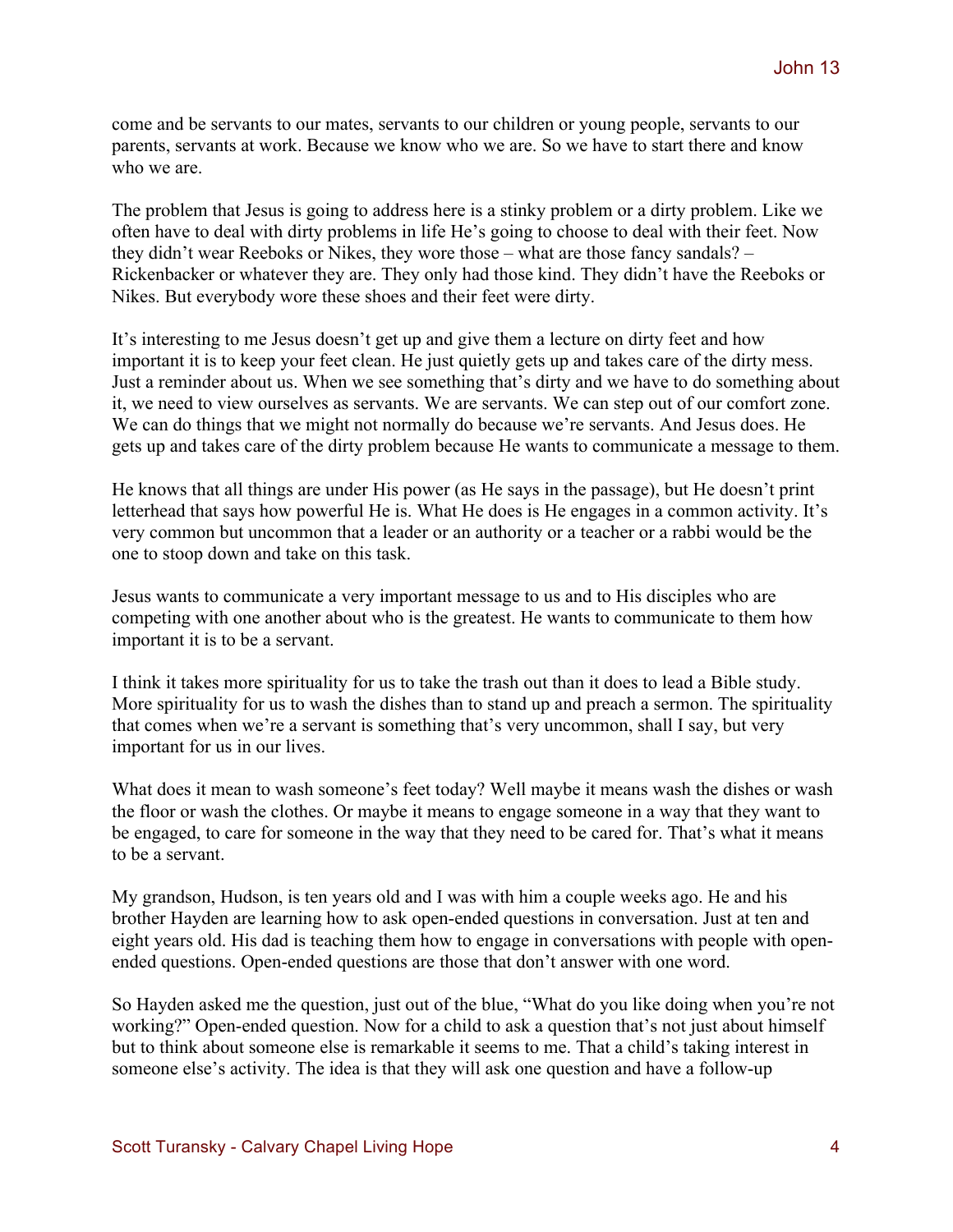question and if they can get the person to keep talking then they're doing well. So they're teaching their children how to think about others in conversation.

We don't tend to do that. We tend to think about what we want to talk about and I think it's valuable as we're talking to others it may be a way of washing someone else's feet, to let them talk and to listen to them when you'd rather not listen to what they're talking about.

Jesus cares for His disciples. He cares for a dirty problem by being a servant and illustrating the servanthood. He's going to describe that to them and illustrate it to them as we go through.

Let's go to verse 6 because the story continues. As Jesus works Himself around the room He gets to Peter. When He gets to Peter in verse 6 it says, *He came to Simon Peter, who said to him, "Lord, are you going to wash my feet?"*

I think Peter is thinking. He knows Jesus. He knows Jesus does different illustrations and I think Peter is saying, "This must be a test. I know, I'll prove to Jesus that I'm a bigger servant then He is. He doesn't have to wash my feet." And so he makes his statement.

In verse 7 *Jesus replied, "You do not realize now what I am doing, but later you will understand."*

*"No," said Peter, "you shall never wash my feet."* Peter is so extreme in what he does.

*Jesus answered, "Unless I wash you, you have no part with me."*

So verse 9: *"Then, Lord," Simon Peter replied, "not just my feet but my hands and my head as well!"*

He goes from one extreme to another. You have to give Peter credit because Peter, like many of our children, I think, has an extra scoop of passion, excitement, energy. Sometimes I look at the parents who work with those children and I feel sorry for them because I know they must be tired of all the work that it takes to work with someone like that and it takes extra time.

Sometimes a parent will ask me, "Look, I've got this one child that's really challenging and I feel like I'm not being fair to the rest of my children because I have to give more time to this child." I like to point out this passage because in this passage Jesus spends more time with Peter than He does with the other disciples, at least according to the passage.

He gets to Peter and Peter has a different kind of a problem. He just goes and washes everybody's feet. Eleven guys, washes their feet, gets to Peter, number twelve, and Peter's going to need twice as much time. He's got to have a dialogue; we've got to have a discussion about this.

I think that's true with some kids. Some kids need more attention than others. So we're not trying to be fair by giving everybody equal time. I don't think that's even being fair. I think what we're doing is we're giving people what they need. That's what's happening. So Jesus does this.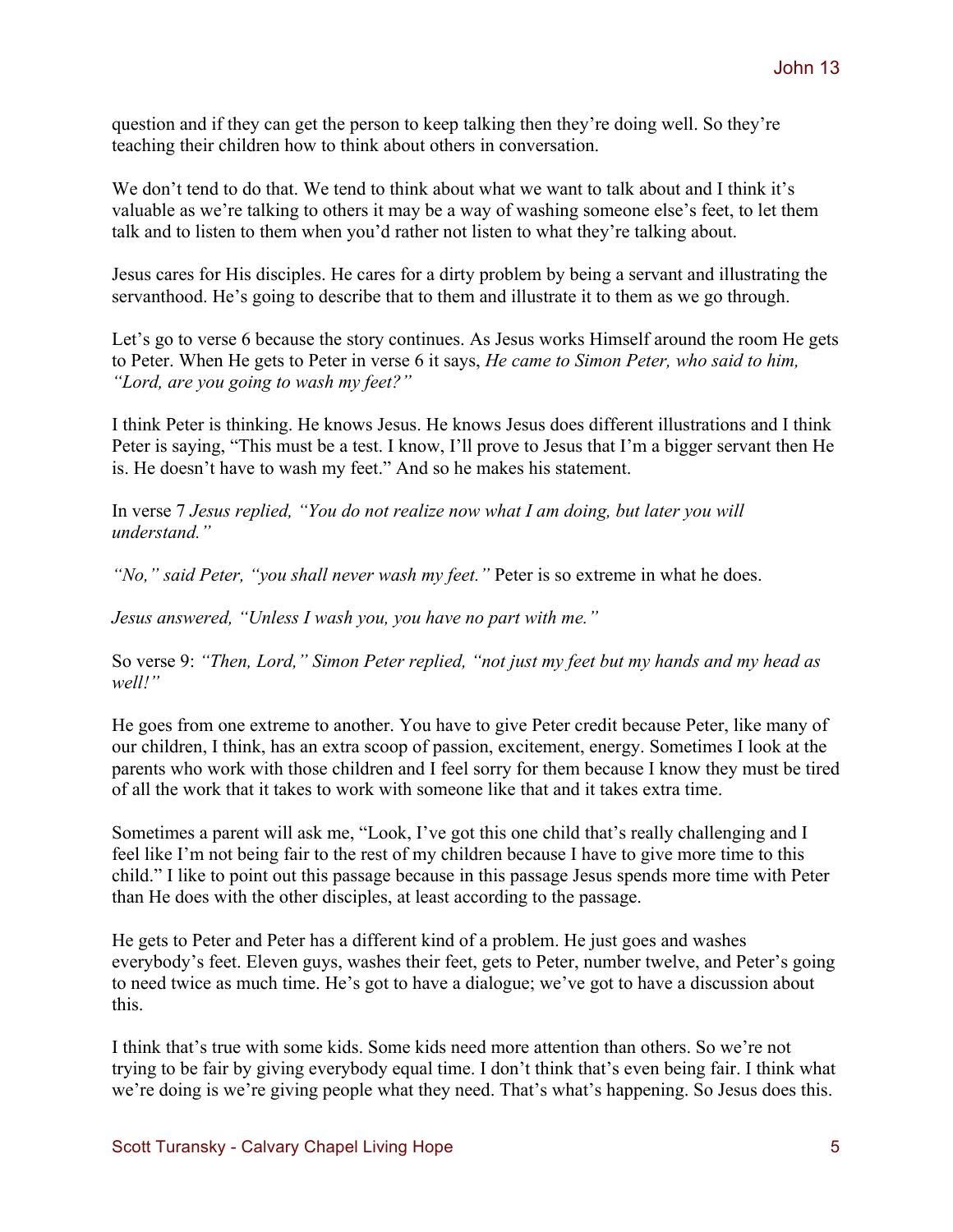He cares for Peter by giving him extra explanation, extra time, caring for him in a specific way that Peter needs in order for him to move forward.

Verse 10 – Jesus answers Peter and says, *"Those who have had a bath need only to wash their feet; their whole body is clean. And you are clean, though not every one of you." For he knew who was going to betray him, and that was why he said not every one was clean.*

*When he had finished washing their feet, he put on his clothes and returned to his place. "Do you understand what I have done for you?" he asked them. "You call me 'Teacher' and 'Lord,' and rightly so, for that is what I am. Now that I, your Lord and Teacher, have washed your feet, you also should wash one another's feet.* 

What Jesus is doing here is giving us an example of servant leadership. Just because you arrive at a place where you have a certain title – a title of "boss," "employer," "president," "executive director," "manager," "father," "mother" – just because you have a title doesn't mean you're exempt from servanthood. And Jesus really demonstrates here this concept of servant leadership in a powerful way.

Verse 15 He continues – *I have set you an example that you should do as I have done for you. Very truly I tell you, no servant is greater than his master, nor is a messenger greater than the one who sent him. Now that you know these things, you will be blessed if you do them.*

It gives us a great application. I think it's hard for us to serve. You have to know that you're in this servant mentality when you're being asked to do something that you'd rather not do or you're asked to do something that's a dirty job that gets your hands dirty or takes extra time. When you're there then you're a servant and you're serving not just the person that you're working with, but you're serving the Lord. That's who we're servants for.

Sometimes in order to be a servant I think we have to prepare ourselves for that. I don't know if you have to do that. But it's easier for me to prepare myself to be a servant if I get up in the morning and I say, "Okay. Today I want to be godly. Today I want to be a servant. Today I want to allow the Lord to work in my life."

If you don't have a stream of godliness coming in through your prayer, worship time, through the Bible, then your life will normally, naturally take a progress towards selfishness. Your life will normally progress towards the habits that you've had in the past. Your life will normally progress toward foul language or to anger episodes or selfishness. It normally goes that direction, so we need a continual influx of godliness coming into our lives.

That's why Sunday morning is so valuable for us because we come and the Lord gives us a little more that we can take into our week this week. That's why we have our study in the morning. Spend some time in the Bible and you just read a few verses because you've got that coming in. Otherwise your life is just going to naturally progress towards selfishness. We need that time to prompt us to think about other people today. Slow down a bit in order to be a servant.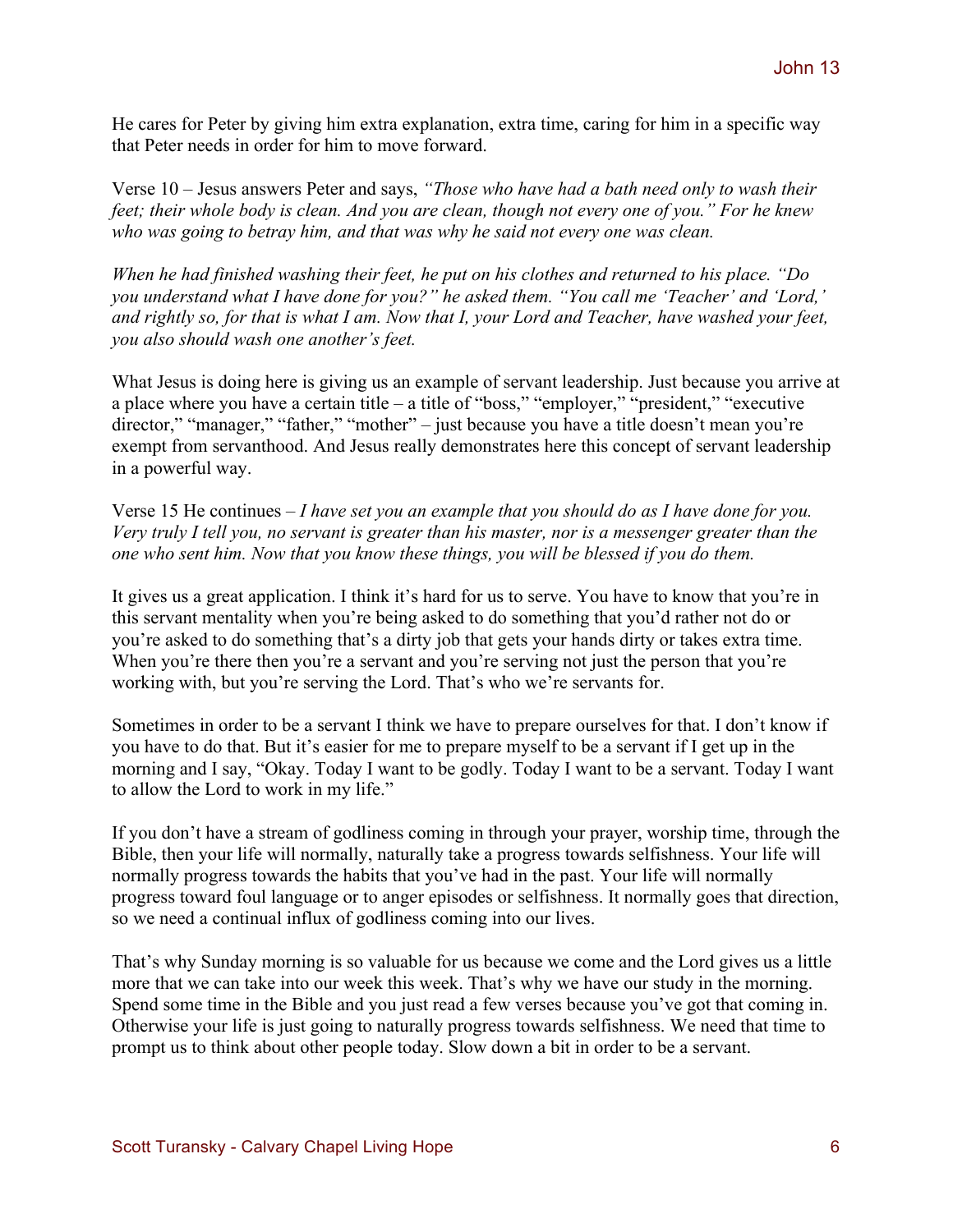I'm not sure what you do to increase your servant quotient in your life, but I know that when it gets too low in any of our lives then we start seeing the irritability, we start seeing the episodes of anger, we see ourselves engaging in habits that we know we shouldn't be involved in. That's what happens and so we really need to come to this and understand it in a practical way.

They were asking who is the greatest. Jesus is teaching them. Let me show you something about love. Let me show you what love actually means in practical ways. He's trying to address their concern.

Now Jesus has something else He wants to share in this passage. And so as He's continuing to dialogue with them He's going to talk to them about how Judas is the one to betray Him. I think He's doing this because He wants His disciples to recognize that the betrayal of Judas is not a surprise, that God isn't surprised by this betrayal. There's nothing that happens in life that surprises God and they need to know that in their lives. I think that He's going to teach them now and tell them that Judas is going to betray Him because He wants them to know that God is in charge, He's in control of this, that it isn't something random that's taking place.

Verse 18 – He says as He continues, *"I am not referring to all of you; I know those I have chosen. But this is to fulfill this passage of Scripture: 'He who shared my bread has turned against me.'*

*"I am telling you now before it happens, so that when it does happen you will believe that I am who I am. Very truly I tell you, whoever accepts anyone I send accepts me; and whoever accepts me accepts the one who sent me."*

*After he had said this, Jesus was troubled in spirit and testified, "Very truly I tell you, one of you is going to betray me."*

They're in this environment where they're all around the table and Jesus is saying to them, *"One of you is going to betray me."* But did you see the words right before that? It says He was *troubled in spirit.* I don't know if you've been tracking this. This is chapter 13, but we also have the same statement (He was *troubled in spirit)* in chapter 12. We also have the same statement in chapter 11. He was *troubled in spirit.* These are emotional times for Jesus. When Jesus is experiencing this emotion inside and He makes this statement, *"One of you is going to betray me."* 

Verse 22: *His disciples stared at one another, at a loss to know which of them he meant.* They were shocked. They're looking. "You've got to be kidding me. It's one of us? I mean, the Twelve. There's only twelve of us here and one of us is going to betray Him? Who could it be?"

*One of them, the disciple whom Jesus loved, was reclining next to him.*

John is the person. It's interesting that John doesn't include his name as a form of humility in his writing here in the gospel of John. He refers to himself as *the disciple whom Jesus loved*. What that tells me is that here's John writing at the end of his life, maybe he's eighty years old or something – I don't know how old he is, but he's writing many years later. As he's thinking back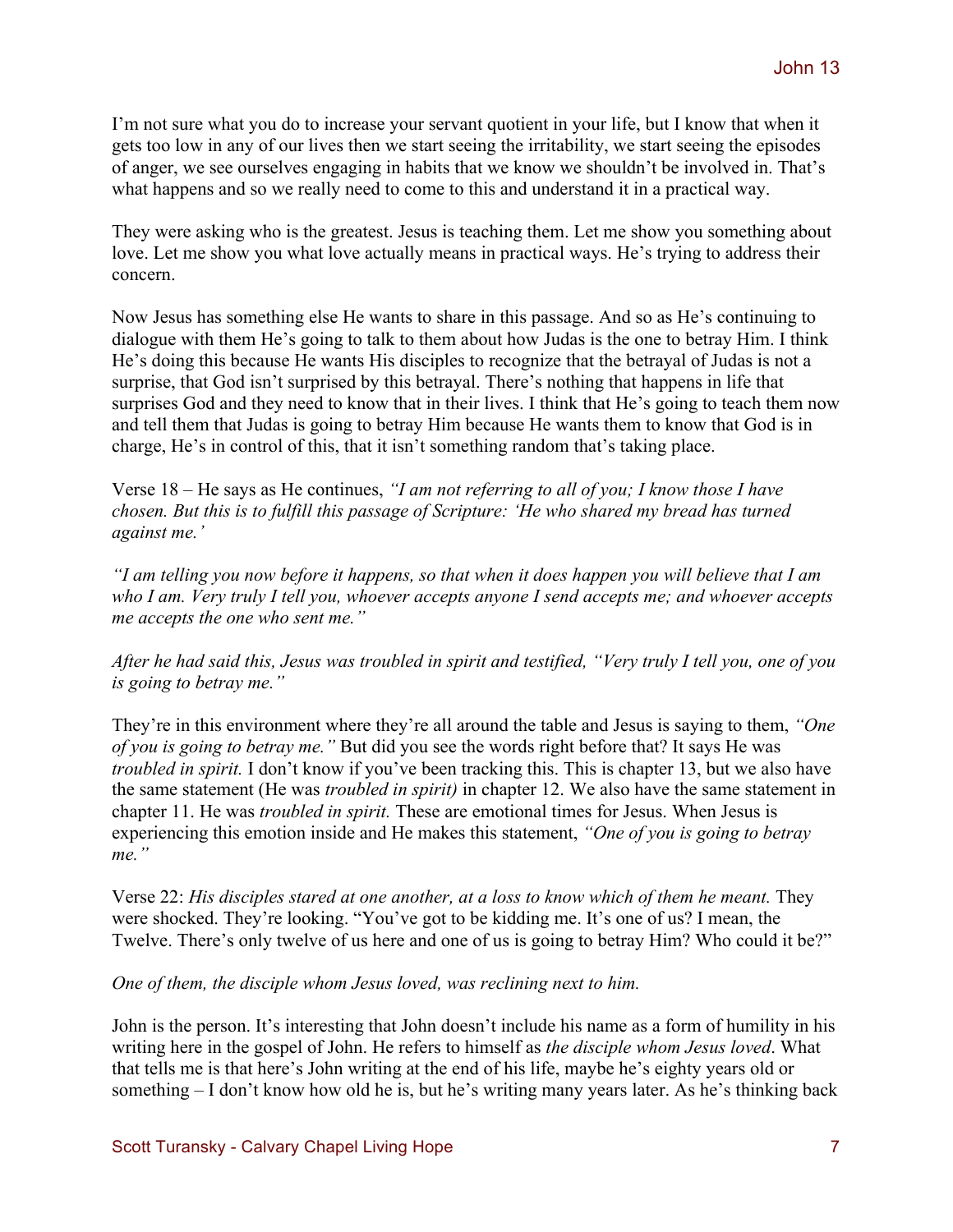on those early experiences when he came to Christ and when he spent those three years with Jesus, the thing that's remarkable for him is that Jesus loved me. That Jesus loved me very much. And so he calls himself *the disciple whom Jesus loved*. I just think that's a remarkable thing.

## Verse 24: *Simon Peter motioned to this disciple and said, "Ask him which one he means."*

Peter must not have been sitting next to Jesus. And for some reason Peter doesn't feel comfortable talking over the table and saying, "Hey, who is it?" The conversations are continuing around the table maybe. He motions. "Hey! Hey, John!" I can't imagine Peter. He's such an interesting guy. But he must have somehow communicated. It says he motioned to John and when he motioned to John he said, "Find out who it is."

Verse 25: *Leaning back against Jesus, he asked him, "Lord, who is it?"*

*Jesus answered, "It is the one to whom I will give this piece of bread when I have dipped it in the dish." Then, dipping the piece of bread, he gave it to Judas, the son of Simon Iscariot. As soon as Judas took the bread, Satan entered into him.*

*So Jesus told him, "What you are about to do, do quickly." But no one at the meal understood why Jesus said this to him. Since Judas had charge of the money, some thought Jesus was telling him to buy what was needed for the festival, or to give something to the poor. As soon as Judas had taken the bread, he went out. And it was night.*

I was pondering this week. What caused Judas to fail? or to fall? I mean here's a guy who had seen the demons cast out of people. Here's a man who had been with Jesus when He fed five thousand people. Here's a man who had watched people be healed of blindness. And now he's decided to betray Jesus. What is it that caused him to do that? Made him susceptible to greed and then be able to take the money from the religious leaders. What is it that set him up for that?

I wonder if it might have been unrealistic expectations of who Jesus is. I wonder if he expected Jesus to somehow conquer and take over and be a king, an earthly king, as many of the other people did, and because He didn't do that maybe he was disillusioned with Jesus. "This isn't what I wanted. This isn't what I bought into."

I think that sometimes we can find ourselves in that situation. We have these expectations of God that says, "God, I'm committed to you and therefore you should bless me." Then when some good thing doesn't happen in our lives you say, "Well I call myself a Christian, but God doesn't give me anything or He doesn't give me what I want." We become disillusioned because we have this idea about who God is. We have an idea about what it means to be a Christian that's false. And we have unrealized expectations of God. We can sometimes set ourselves up for a problem.

We need to be ready. We need to be thinking about not what can God do for me, we need to be thinking how can I fit into what God is doing in this world? "I don't understand some of the things that are going on around here, Lord. What do you want me to do? How do you want me to respond to this?"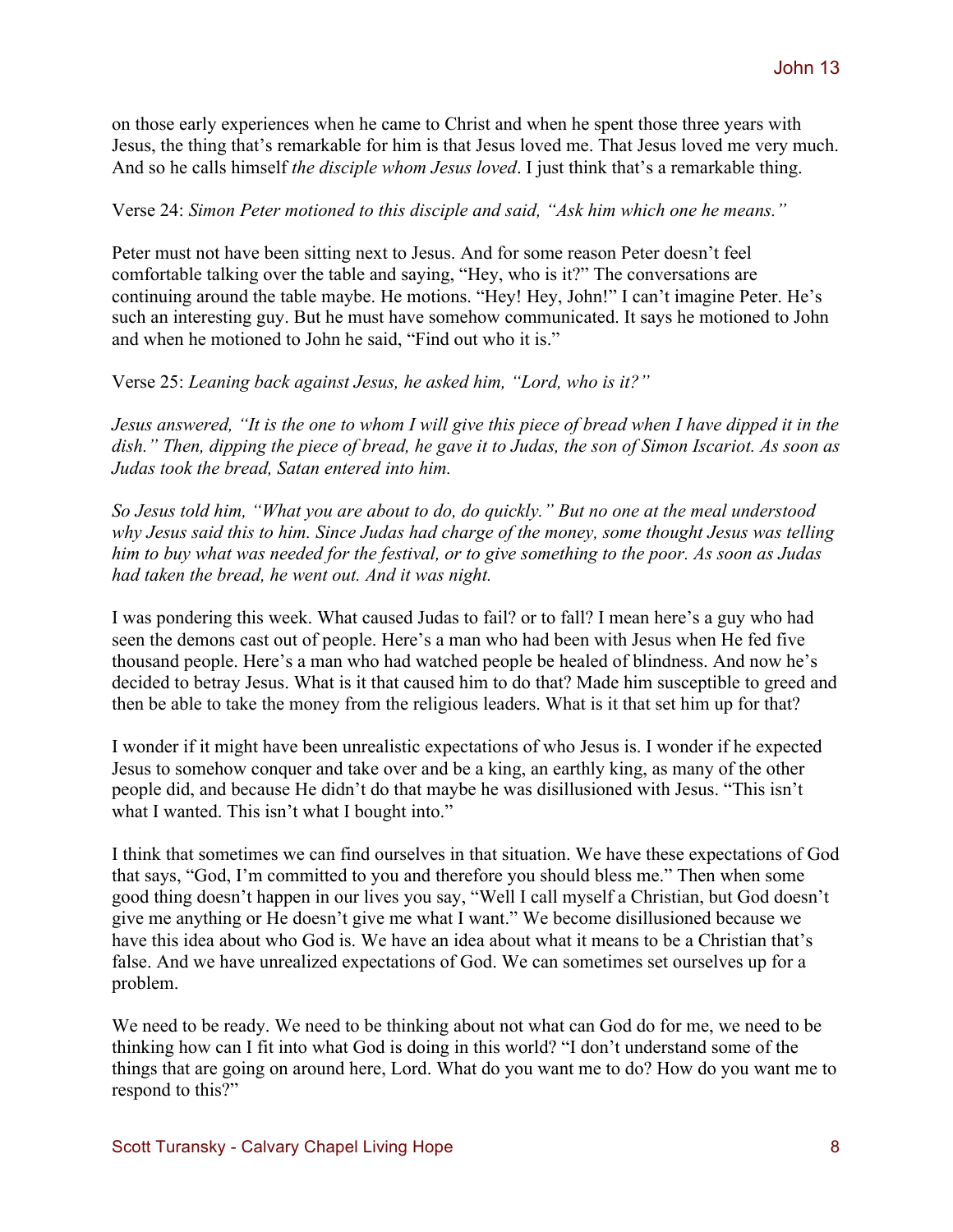Verse 31: *When he was gone, Jesus said, "Now the Son of Man is glorified* (the word *glorified* is used five times here) *and God is glorified in him. If God is glorified in him, God will glorify the Son in himself, and will glorify him at once.*

The glorification is the cross that is coming. That's what He's talking about. And things now, these circumstances, the conversations, it's all tumbling toward the cross now. The glorification of God.

Verse 33: *"My children, I will be with you only a little longer. You will look for me, and just as I told the Jews, so I tell you now: Where I am going, you cannot come.*

They had been together three years. Hanging around a lot together. Wherever they go they're together for the most part. Now Jesus is saying, "I'm going somewhere now and you can't come with me." This is going to confuse some, but in particular Peter's going to get stuck here. Jesus is going to do some teaching. We're going to look at the teaching now in the next few verses, but Peter doesn't get this next teaching because Peter is thinking about the statement. "Where you're going I can't come?" He's going to come back to that.

Let's look at the teaching. We'll come back to Peter's question in a moment. Verse 34. Here's some teaching that Jesus wants them to understand, something very important for us to catch here. He says, *"A new command I give you: Love one another. As I have loved you, so you must love one another."* 

What's new about that? He's talked about loving people before. It's not new that we're to love each other. It's love people *as I have loved you*. It's this idea of this commitment like He got up from the table, He's demonstrating a love that's different, this sacrificial love of going to the cross. All of that is the love that He wants His disciples to have and to share with each other.

Verse 35, a key verse in the Bible, I would say – *"By this everyone will know that you are my disciples, if you love one another."*

As we're sharing the gospel with people, as we're sharing things, there's information we want to pass on to them. We want them to understand the facts of the gospel. But often that's passed through relationship. It's the love that we share with someone.

Rarely do we argue someone into the kingdom where you come and you defend the faith and help them understand something. Sometimes people get sidetracked from the gospel itself by thinking about things like the pro-life movement (which is a valuable thing, a very important thing). But the most important thing is salvation. Or they talk about creation, whether it happened in seven days or seven ages or whatever. Which is an interesting question to dialogue, but it's not the most important thing. When we get sidetracked about these other things, we miss the gospel message. That is the most important thing – that people would see that.

How does it come? It doesn't come by arguing with people. It comes by loving them and sharing God's love with them.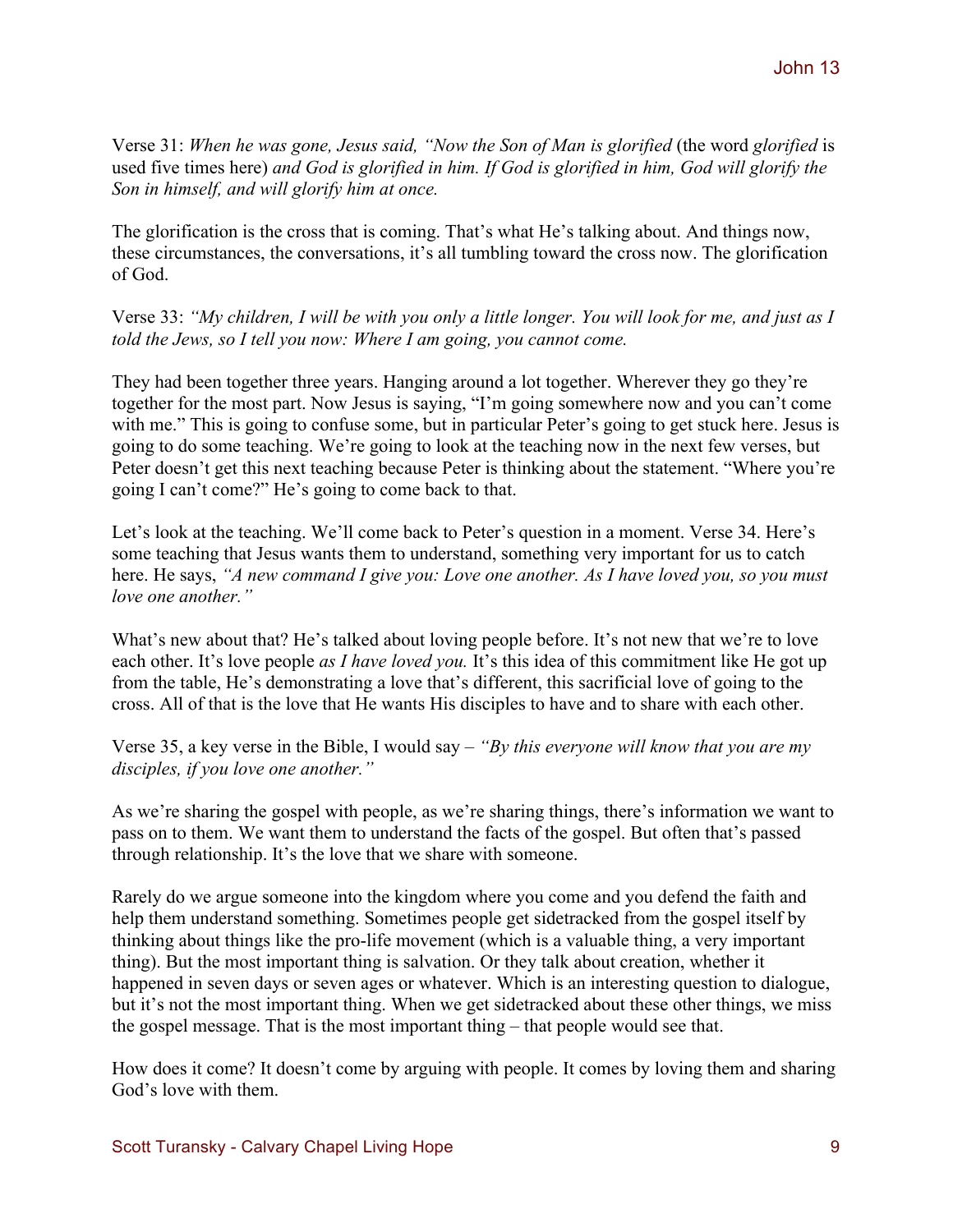Verse 36: *Simon Peter asked him, "Lord, where are you going?"*

Now that does not follow from the previous two verses. Peter's going from back three verses before to this statement where Jesus says *where I'm going you cannot come.* Peter had brain lock. He got stuck there, so he probably doesn't hear this part about loving one another.

I really like the way Jesus cares for him. I think it's just in a very practical way it illustrated how we should care for our mates, how we should care for others who want to talk. Because Peter goes back three verses. Jesus isn't there, Jesus is going on, but Peter says, "Wait. Wait a minute. Let's talk about this thing about we can't go where you say you're going. Where are you going anyway?" Notice what Jesus does. He goes with it. He listens to him. He cares for Peter.

*Jesus replied, "Where I am going, you cannot follow now, but you will follow later."*

*Peter asked, "Lord, why can't I follow you now? I will lay down my life for you."*

*Then Jesus answered, "Will you really lay down your life for me? Very truly I tell you, before the rooster crows, you will disown me three times!"* Wow. That's a hard statement for Peter. And we'll see how that develops itself over time.

But the point is, Jesus cares for him. He goes with the conversation. I just find that really interesting. Because I think my temptation is to say, "Okay we'll talk about that in a minute. First let's finish this conversation that we're having right now." No. He doesn't do that. Jesus says, "Okay you want to go there? I'll take you there. Let's talk about that and where you are." And He addresses Peter. Because Jesus continually has to give Peter more time than He gives the other disciples because that's what he needs.

I think there are things in our life, situations where people needs more time, a little bit more care, they need a little bit more patience, they need a little bit more listening. And that's the servant to us. Washing their feet. And Jesus not only demonstrates it by getting up from the table and putting a towel around His waist, He demonstrates it in the way He cares about Peter and kind of goes with the conversation that Peter needs and in helping him in the midst of that.

This passage is just helpful. It's helpful for me as a pastor. It's helpful for me as a pastor because I look at this servant leadership concept and it just reminds me again that my job is to be a servant leader as I pastor. I want our church to be characterized by a church that loves people and cares for them, that's reaching out so people when they come here they feel the sense of love.

I think that I have two jobs as a pastor. One is to love people. I want people to feel when they come to Calvary Chapel that they are the most loved people in the state. That this church is a loving place where they can feel connected and cared for in the midst of all of that. The second thing is to teach the word. That's part of my job as well. So whether we have seventy people at church on Sunday, which probably we have today, or seven hundred people, I put the same amount of time into the teaching of God's word because that's what God has called me to do.